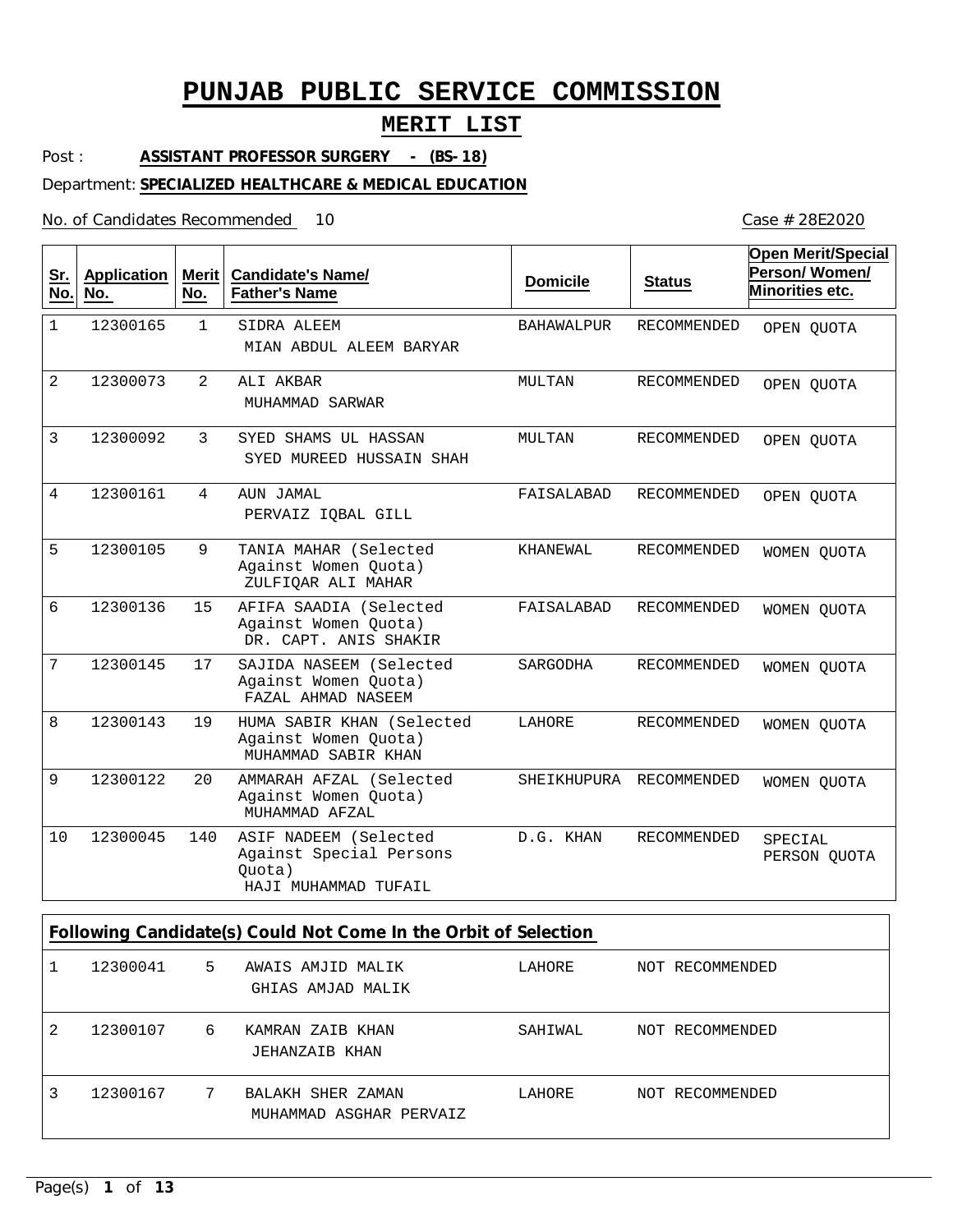## **MERIT LIST**

Post : **ASSISTANT PROFESSOR SURGERY - (BS-18)**

### Department: **SPECIALIZED HEALTHCARE & MEDICAL EDUCATION**

No. of Candidates Recommended

| <u>Sr.</u><br>No. | <b>Application</b><br>No. | Merit  <br>No. | <b>Candidate's Name/</b><br><b>Father's Name</b> | <b>Domicile</b>         | <b>Status</b>   | <b>Open Merit/Special</b><br>Person/Women/<br>Minorities etc. |
|-------------------|---------------------------|----------------|--------------------------------------------------|-------------------------|-----------------|---------------------------------------------------------------|
|                   |                           |                |                                                  |                         |                 |                                                               |
| 4                 | 12300048                  | 8              | SHAFIQ ULLAH<br>HABIB ULLAH                      | KHANEWAL                | NOT RECOMMENDED |                                                               |
| 5                 | 12300129                  | 10             | MUHAMMAD NASIR<br>MANZOOR AHMAD                  | PAKPATTAN               | NOT RECOMMENDED |                                                               |
| 6                 | 12300034                  | 11             | KHURRAM NIAZ<br>MOHAMMAD NIAZ                    | BAHAWAL<br><b>NAGAR</b> | NOT RECOMMENDED |                                                               |
| 7                 | 12300111                  | 12             | MUHAMMAD KHAWAR SHAHZAD<br>ALLAH DITTAH          | BAHAWAL<br>NAGAR        | NOT RECOMMENDED |                                                               |
| 8                 | 12300118                  | 13             | MUHAMMAD SAIF UL MALOOK<br>MUHAMMAD ALI KHAN     | BAHAWALPUR              | NOT RECOMMENDED |                                                               |
| 9                 | 12300121                  | 14             | ABDULLAH BIN SAEED<br>MUHAMMAD SAEED             | FAISALABAD              | NOT RECOMMENDED |                                                               |
| 10                | 12300125                  | 16             | MUHAMMAD ARMUGHAN<br>IFTIKHAR AHMAD              | BAHAWALPUR              | NOT RECOMMENDED |                                                               |
| 11                | 12300083                  | 18             | MUHAMMAD SALEEM IQBAL<br>MUHAMMAD IQBAL          | FAISALABAD              | NOT RECOMMENDED |                                                               |
| 12                | 12300013                  | 21             | FAIQA ASLAM<br>MUHAMMAD ASLAM                    | FAISALABAD              | NOT RECOMMENDED |                                                               |
| 13                | 12300119                  | 22             | FARIHA AHMED<br>MUSARRAT AHMED                   | MULTAN                  | NOT RECOMMENDED |                                                               |
| 14                | 12300085                  | 23             | PIR MUNEEB REHMAN<br>MUHAMMAD AJMAL              | GUJRANWALA              | NOT RECOMMENDED |                                                               |
| 15                | 12300077                  | 24             | AYESHA REHMAN<br>ABDUR REHMAN VIRK               | FAISALABAD              | NOT RECOMMENDED |                                                               |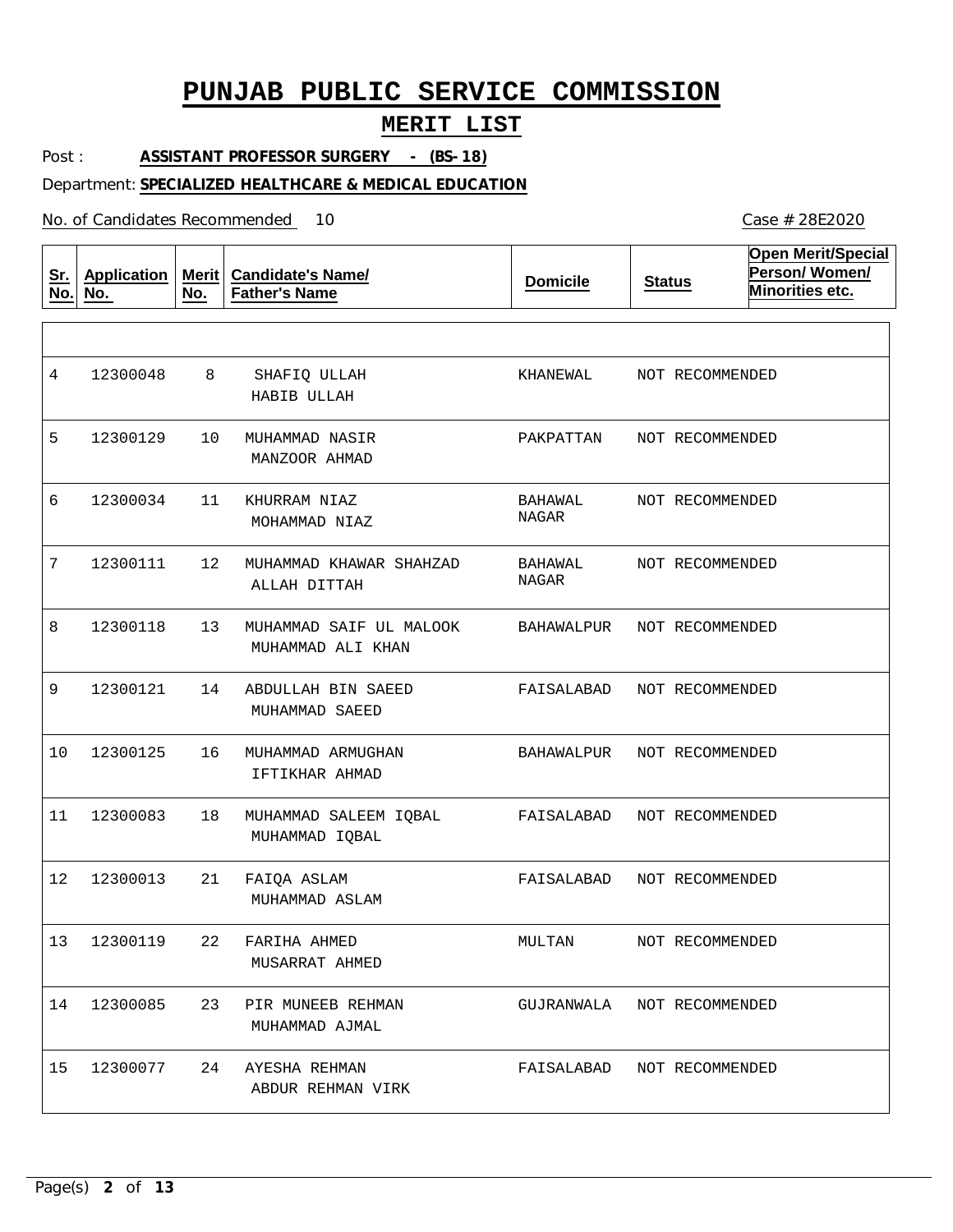### **MERIT LIST**

Post : **ASSISTANT PROFESSOR SURGERY - (BS-18)**

### Department: **SPECIALIZED HEALTHCARE & MEDICAL EDUCATION**

No. of Candidates Recommended

**Sr. No. Application No. Merit No. Candidate's Name/ Father's Name Domicile Status Open Merit/Special Person/ Women/ Minorities etc.** 25 MOAZZAM MUMTAZ KHAN JOIYA 26 27 28 29 30 31 32 FARHAN JAVED 33 34 35 36 MUHAMMAD AFZAL RANDHAWA MUHAMMAD AAMIR SHAHZAD TAYYABA FATIMA EHSAN UR REHMAN MUHAMMAD ASAD ALI SHAH DURR I CHAMAN IRFAN ASHRAF HAFIZ MUHAMMAD ASIF MAQBOOL SHEIKHUPURA NOT RECOMMENDED HAFIZ MUHAMMAD ARSHAD ABBAS LODHRAN MALIK IRFAN AHMED MUMTAZ AHMED TAHIR JOIYA CH.IRSHAD AHMED NOOR AHMED MASOOD AHMAD ABDUL REHMAN KHAN DR.MUHAMMAD HAMID ALI SHAH DR.RANA MUHAMMAD KHAN JAVED AZIZ MUHAMMAD ASHRAF HAJI MAQBOOL AHMAD HAFIZ GHULAM HUSSAIN MALIK UMER HAYAT 16 17 12300115 18 19 20 21 22 12300030 23 12300144 24 25 12300096 26 27 12300133 12300146 12300033 12300075 12300015 12300084 12300046 12300160 VEHARI BAHAWALPUR LODHRAN FAISALABAD MULTAN MULTAN FAISALABAD FAISALABAD NOT RECOMMENDED KHANEWAL ATTOCK NOT RECOMMENDED NOT RECOMMENDED NOT RECOMMENDED NOT RECOMMENDED NOT RECOMMENDED NOT RECOMMENDED NOT RECOMMENDED NOT RECOMMENDED NOT RECOMMENDED NOT RECOMMENDED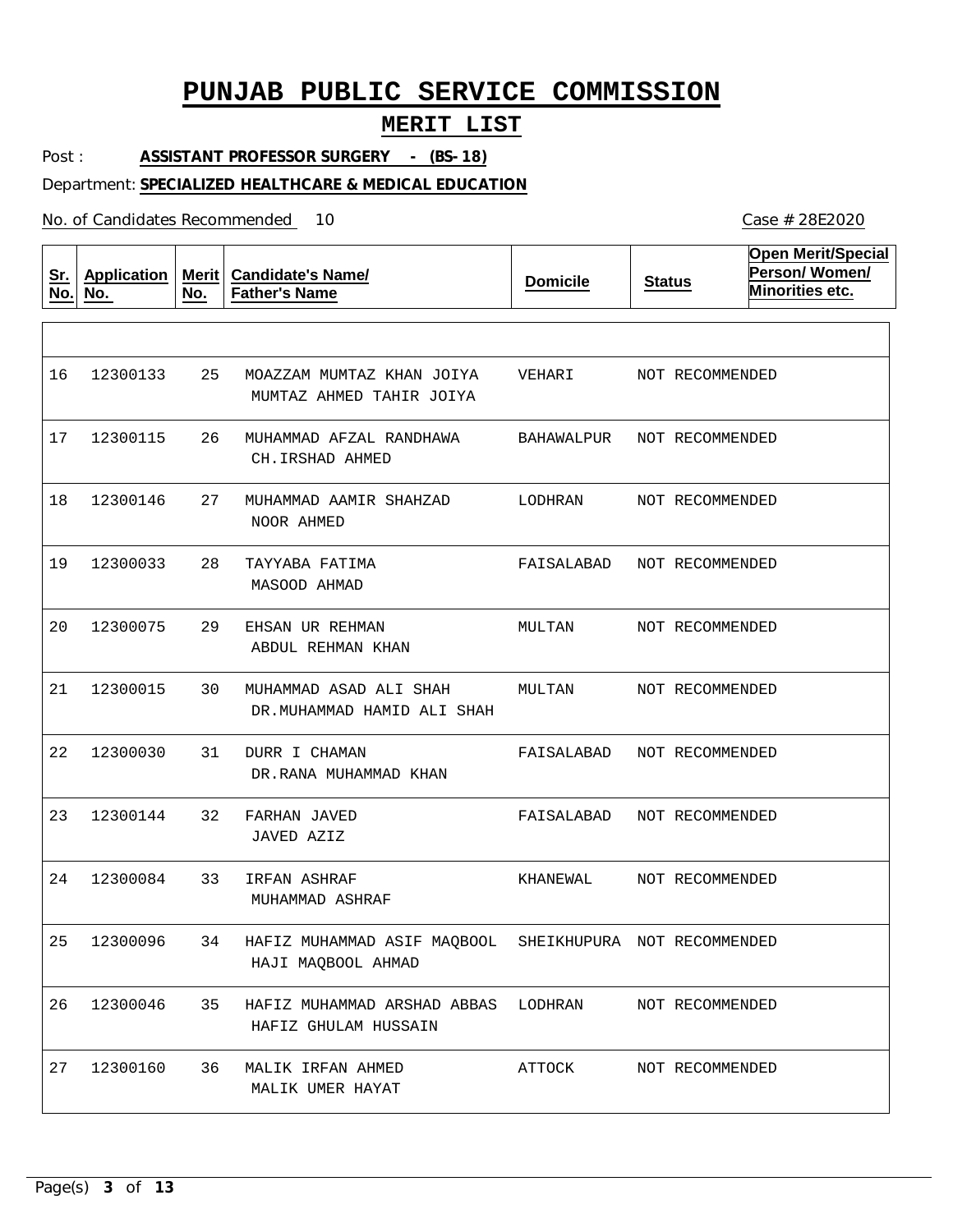### **MERIT LIST**

Post : **ASSISTANT PROFESSOR SURGERY - (BS-18)**

#### Department: **SPECIALIZED HEALTHCARE & MEDICAL EDUCATION**

No. of Candidates Recommended

**Sr. No. Application No. Merit No. Candidate's Name/ Father's Name Domicile Status Open Merit/Special Person/ Women/ Minorities etc.** 37 38 MUHAMMAD DILAWAIZ MUJAHID 39 40 41 42 RABBIA SAEED 43 44 MUHAMMAD YAQOOB 45 46 47 48 MUSTANSAR RIAZ GONDAL IRFAN AHMAD SHAHZADA S.A.M. KHUZAEMAH SAALIM HASHMI ZAHID HUSSAIN IJAZ TANVEER HUSNAIN MARIAM FATIMA SARWAT BIBI RIZWAN KHALID LUQMAN ALI BAJWA KHURSHID ALI MUHAMMAD RAMZAN WAJAHAT MEHDI HASHMI ALLAH BAKHSH IRSHAD AHMAD MUHAMMAD SAEED SYED SHAFQAT HUSSAIN MAMOOR ALI ABDULLAH SHAH KHALID HUSSAIN GHAZANFAR ALI BAJWA MUHAMMAD RIAZ GONDAL 28 29 12300019 30 31 32 12300112 33 34 35 12300024 36 12300137 37 12300100 38 12300102 39 12300065 12300153 12300099 12300157 12300117 12300095 T.T. SINGH NOT RECOMMENDED FAISALABAD NOT RECOMMENDED MULTAN BAHAWALPUR T.T. SINGH NOT RECOMMENDED LAHORE GUJRAT JHANG MIANWALI LAHORE SIALKOT M.B.DIN NOT RECOMMENDED NOT RECOMMENDED NOT RECOMMENDED NOT RECOMMENDED NOT RECOMMENDED NOT RECOMMENDED NOT RECOMMENDED NOT RECOMMENDED NOT RECOMMENDED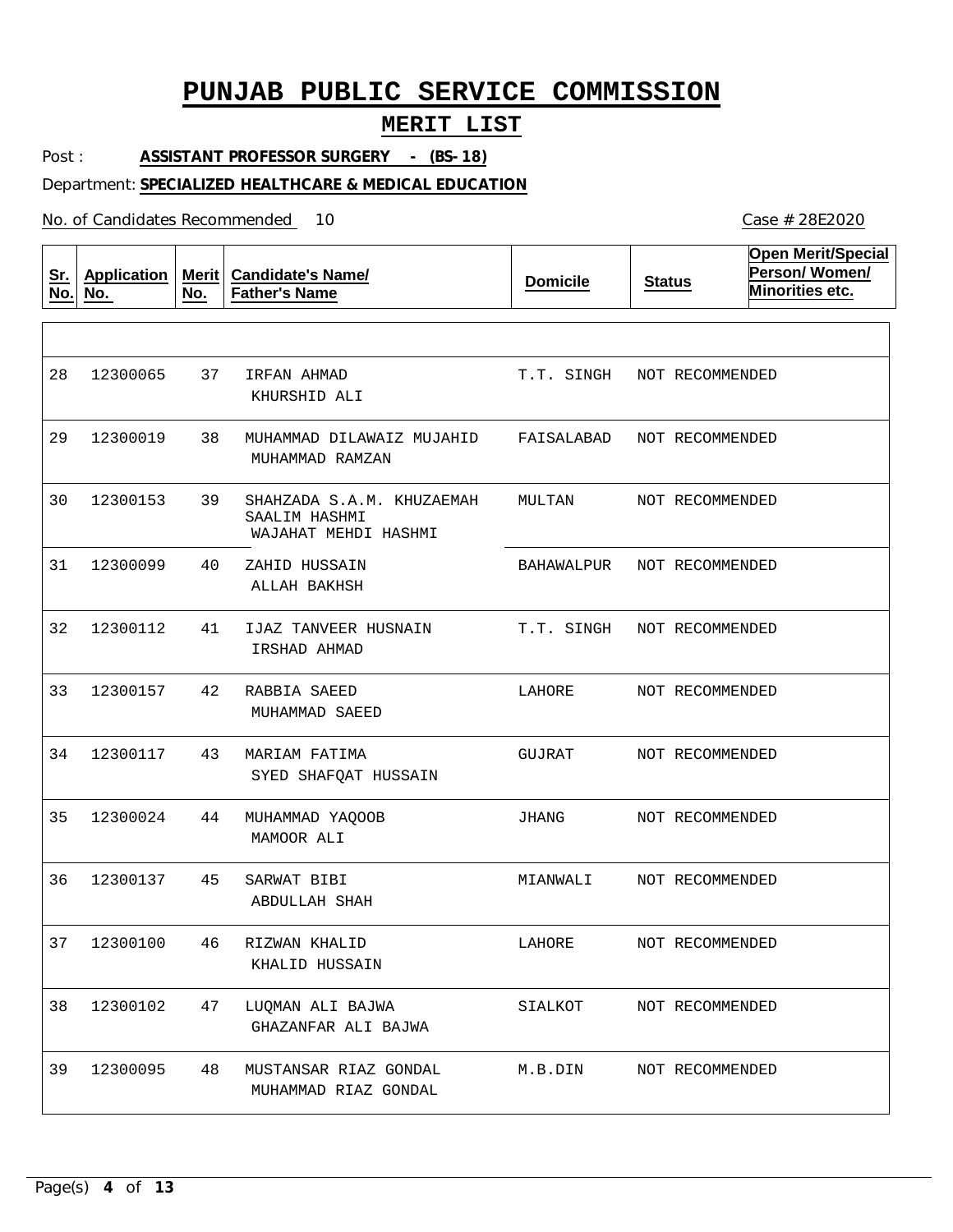### **MERIT LIST**

Post : **ASSISTANT PROFESSOR SURGERY - (BS-18)**

### Department: **SPECIALIZED HEALTHCARE & MEDICAL EDUCATION**

No. of Candidates Recommended

**Sr. No. Application No. Merit No. Candidate's Name/ Father's Name Domicile Status Open Merit/Special Person/ Women/ Minorities etc.** 49 RASHID MAHMOOD KHAN 50 MUHAMMAD ASJAD 51 52 FAISAL SHABBIR 53 54 55 USMAN ISMAT BUTT 56 57 58 59 60 AAMNA NAZIR MUHAMMAD KHALID IQBAL ZAHID MASOOD MUHAMMAD ASIM BHATTI MUHAMMAD JAMIL ZAHID QASIM ALI QAISER MAHMOOD SAJID MALIK HAFIZ MUHAMMAD RAMZAN MUHAMMAD IQBAL ISLAM UD DIN SHABBIR AHMED CHAUDRY ZULFAQAR ALI ASHIQ HUSSAIN BHATTI ISMAT BEG MALIK AMIR MUHAMMAD ASHIQ HUSSAIN BOKHARI MUHAMMAD YOUNIS AMIN DR REHM DIN NAZIR AHMED MIRZA 40 41 12300076 42 43 12300097 44 12300163 45 46 47 12300054 48 49 12300128 50 12300027 51 12300106 12300151 12300063 12300055 12300053 12300018 BAHAWALPUR NOT RECOMMENDED GUJRAT D.G. KHAN SIALKOT LODHRAN D.G. KHAN LAHORE D.G. KHAN RAWALPINDI SHEIKHUPURA NOT RECOMMENDED R.Y. KHAN RAWALPINDI NOT RECOMMENDED NOT RECOMMENDED NOT RECOMMENDED NOT RECOMMENDED NOT RECOMMENDED NOT RECOMMENDED NOT RECOMMENDED NOT RECOMMENDED NOT RECOMMENDED NOT RECOMMENDED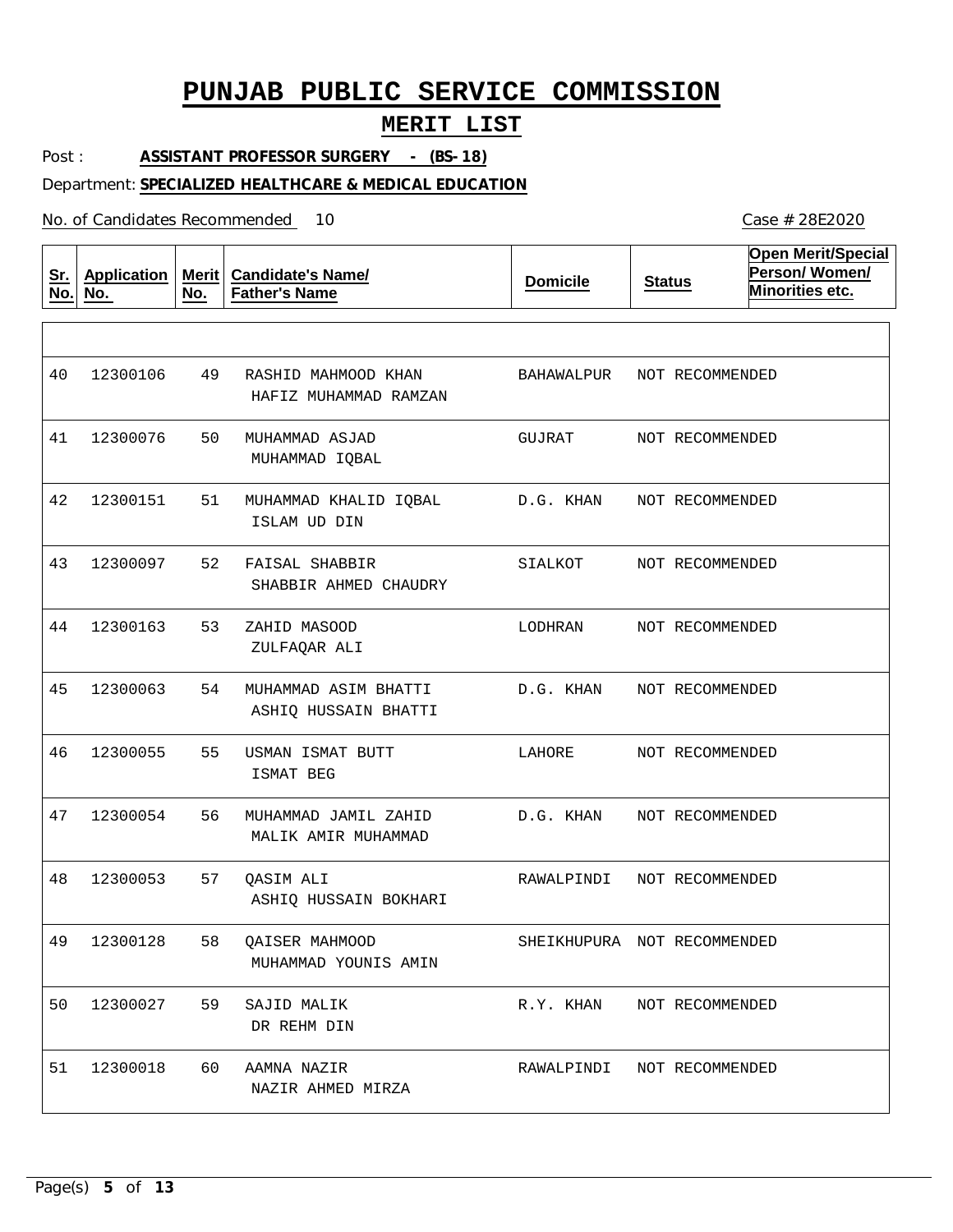### **MERIT LIST**

Post : **ASSISTANT PROFESSOR SURGERY - (BS-18)**

### Department: **SPECIALIZED HEALTHCARE & MEDICAL EDUCATION**

No. of Candidates Recommended

**Sr. No. Application No. Merit No. Candidate's Name/ Father's Name Domicile Status Open Merit/Special Person/ Women/ Minorities etc.** 61 62 RANA SOHAIL 63 64 65 66 67 68 69 70 71 YASMEEN SAJID 72 AHMED FAWAD SYAMI GUL E LALA ASHFAQ NASIR KHAN FASIHA MUNAWWAR SAHAR SAEED AFZAAL AHMED WALEEJA SHAMIKHA DR. ASIYA SHABBIR MUHAMMAD SHAHID RASHEED GHULAM MURTAZA RANA TARIQ AZIZ NASIR RANA KHURSHID AHMAD NASIR ALI KHAN MUNAWWAR AHMAD MALIK SAEED AHMAD GHULAM AHMAD MUHAMMAD SAAD ANSARI GULAM SHABBIR ARAIN RASHEED AHMAD MUHAMMAD MOOSA MALIK MUHAMMAD SAJID MUHAMMAD AKRAM 52 12300026 53 12300172 54 55 56 57 58 59 12300080 60 61 12300113 62 12300185 63 12300044 12300116 12300183 12300067 12300109 12300124 12300086 PAKPATTAN MULTAN R.Y. KHAN LAHORE LAHORE BAHAWALPUR R.Y. KHAN BAHAWALPUR LODHRAN MULTAN LAHORE GUJRANWALA NOT RECOMMENDED NOT RECOMMENDED NOT RECOMMENDED NOT RECOMMENDED NOT RECOMMENDED NOT RECOMMENDED NOT RECOMMENDED NOT RECOMMENDED NOT RECOMMENDED NOT RECOMMENDED NOT RECOMMENDED NOT RECOMMENDED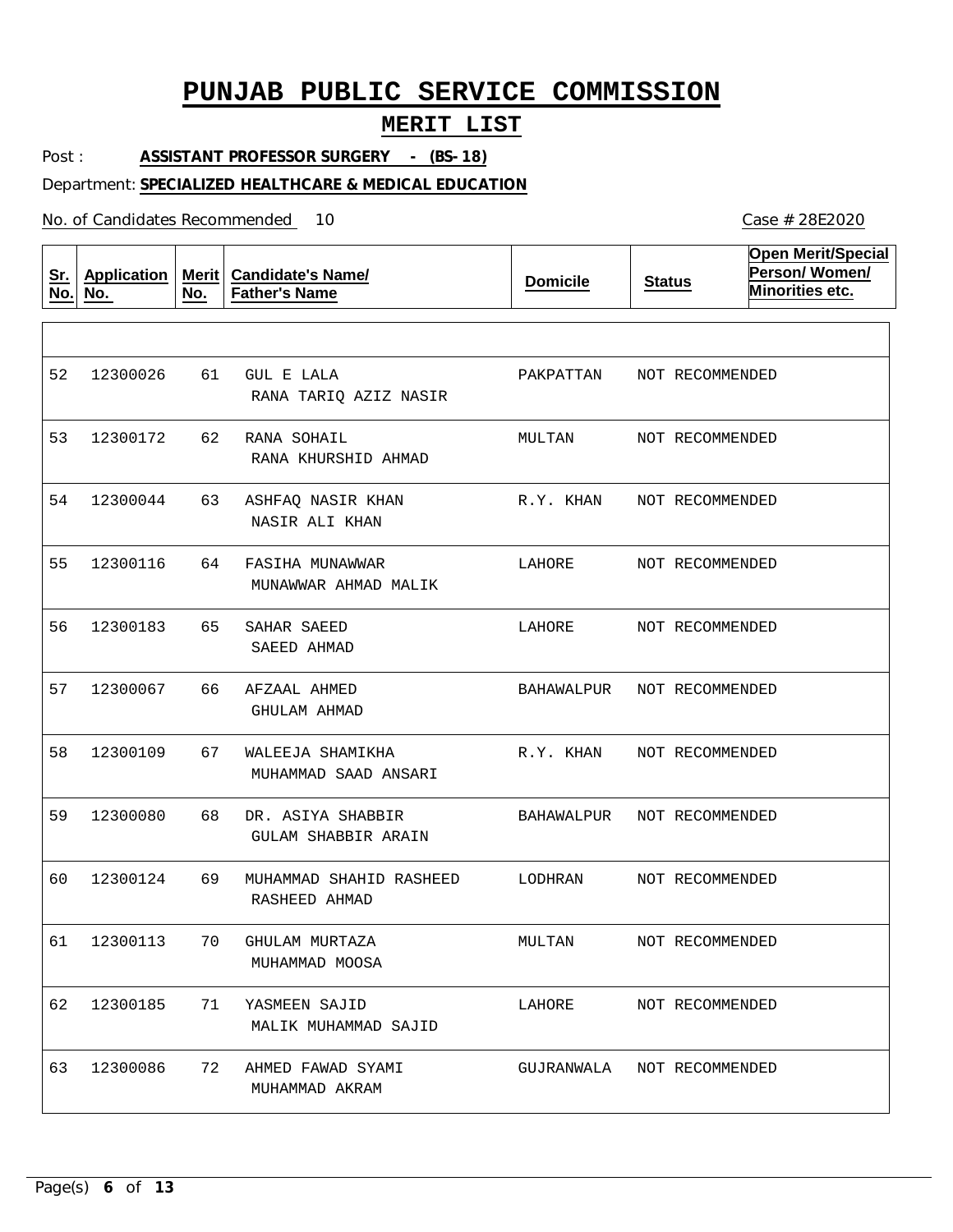## **MERIT LIST**

Post : **ASSISTANT PROFESSOR SURGERY - (BS-18)**

### Department: **SPECIALIZED HEALTHCARE & MEDICAL EDUCATION**

| <u>Sr.</u><br>No. | <b>Application</b><br>No. | Merit<br>No. | <b>Candidate's Name/</b><br><b>Father's Name</b>                | <b>Domicile</b>   | <b>Status</b>   | <b>Open Merit/Special</b><br>Person/Women/<br>Minorities etc. |
|-------------------|---------------------------|--------------|-----------------------------------------------------------------|-------------------|-----------------|---------------------------------------------------------------|
|                   |                           |              |                                                                 |                   |                 |                                                               |
| 64                | 12300011                  | 73           | SABEEN ADIL<br>ADIL MURTAZA                                     | R.Y. KHAN         | NOT RECOMMENDED |                                                               |
| 65                | 12300132                  | 74           | MUHAMMAD WAQAS ARSHAD<br>MUHAMMAD ARSHAD                        | MULTAN            | NOT RECOMMENDED |                                                               |
| 66                | 12300056                  | 75           | MUHAMMAD UMAR<br>IJAZ AHMED                                     | GUJRAT            | NOT RECOMMENDED |                                                               |
| 67                | 12300079                  | 76           | NADIA FAROOQ<br>MUHAMMAD FAROOQ                                 | RAWALPINDI        | NOT RECOMMENDED |                                                               |
| 68                | 12300003                  | 77           | MUHAMMAD AYYUB ANJUM<br>MUHAMMAD YOUNAS                         | LAHORE            | NOT RECOMMENDED |                                                               |
| 69                | 12300058                  | 78           | MIAN UMAR JAVED<br>MUHAMMAD ASHRAF JAVED                        | LAHORE            | NOT RECOMMENDED |                                                               |
| 70                | 12300047                  | 79           | OSMAN RIAZ<br>DR RIAZ HUSSAIN                                   | JHANG             | NOT RECOMMENDED |                                                               |
| 71                | 12300066                  | 80           | MUHAMMAD UMAR FAROOQ<br>MALIK MUHAMMAD BASHIR                   | SARGODHA          | NOT RECOMMENDED |                                                               |
| 72                | 12300057                  | 81           | MUHAMMAD UMAR FAROOQ<br>MUHAMMAD SADIQ RAFIQUE                  | LAHORE            | NOT RECOMMENDED |                                                               |
| 73                | 12300156                  | 82           | HAFIZ MUHAMAD USMAN ALI<br>RIZVI<br>SYED MUHAMMAD ISHAO ALI RIZ | <b>BAHAWALPUR</b> | NOT RECOMMENDED |                                                               |
| 74                | 12300042                  | 83           | MUHAMMAD AYUB<br>ABDUL KARIM                                    | MULTAN            | NOT RECOMMENDED |                                                               |
| 75                | 12300098                  | 84           | SAMIHA CHOUDHRY<br>CHOUDHRY MAQBOOL AHMED                       | SIALKOT           | NOT RECOMMENDED |                                                               |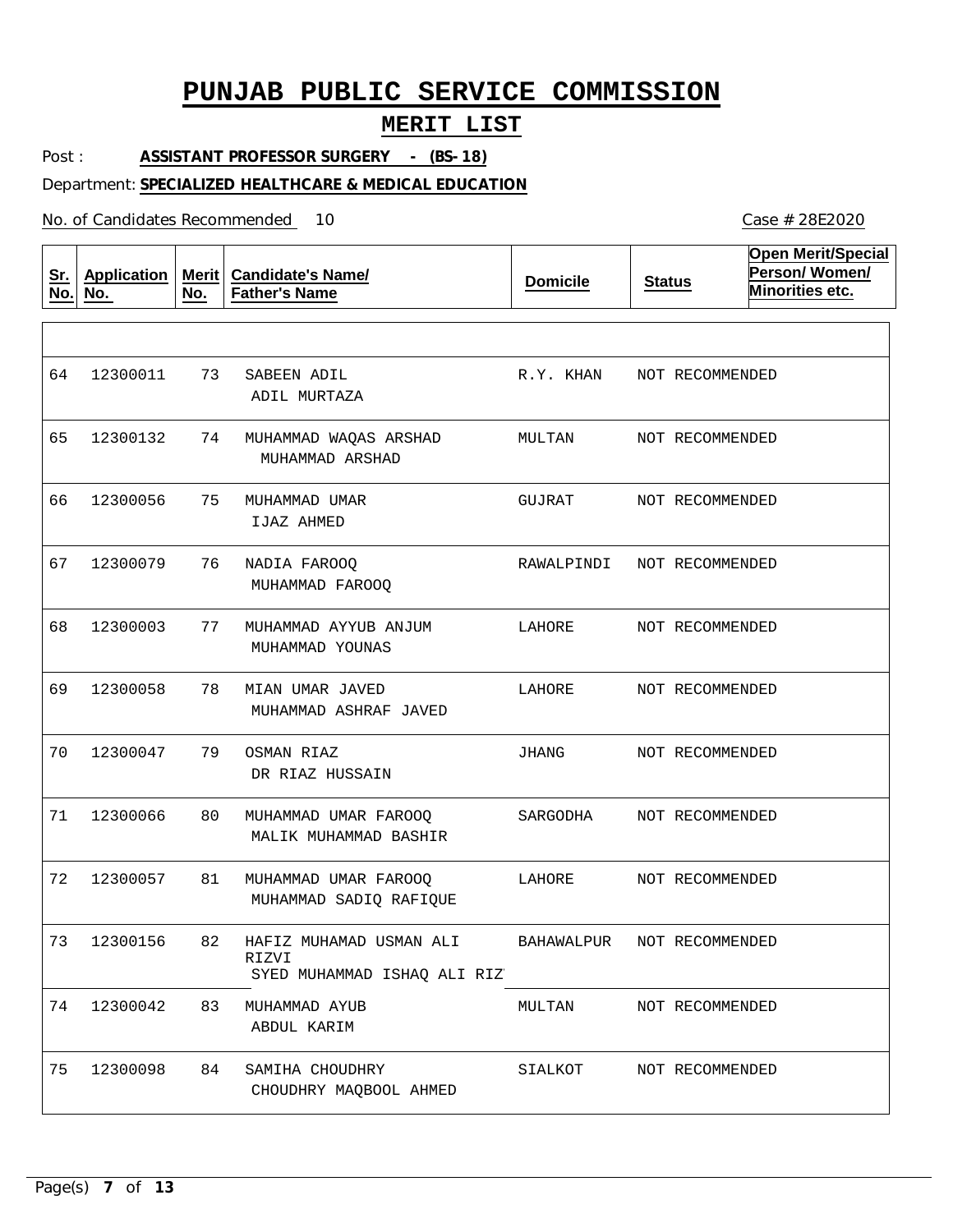## **MERIT LIST**

Post : **ASSISTANT PROFESSOR SURGERY - (BS-18)**

### Department: **SPECIALIZED HEALTHCARE & MEDICAL EDUCATION**

No. of Candidates Recommended

| <u>Sr.</u><br>No. | <b>Application</b><br>No. | <b>Merit</b><br>No. | <b>Candidate's Name/</b><br><b>Father's Name</b>      | <b>Domicile</b> | <b>Status</b>              | <b>Open Merit/Special</b><br>Person/Women/<br>Minorities etc. |
|-------------------|---------------------------|---------------------|-------------------------------------------------------|-----------------|----------------------------|---------------------------------------------------------------|
|                   |                           |                     |                                                       |                 |                            |                                                               |
| 76                | 12300006                  | 85                  | ASHAR AHMAD KHAN<br>ZAHEER KHAN                       | MULTAN          | NOT RECOMMENDED            |                                                               |
| 77                | 12300028                  | 86                  | SYED MUHAMMAD BILAL<br>SYED MUHAMMAD NOUMAN           | JEHLUM          | NOT RECOMMENDED            |                                                               |
| 78                | 12300110                  | 87                  | MUDASSAR JABEEN<br>MUHAMMAD SHAFEE                    | FAISALABAD      | NOT RECOMMENDED            |                                                               |
| 79                | 12300120                  | 88                  | MALIK NAZAR FARID<br>SULTAN MAHMUD                    | RAJANPUR        | NOT RECOMMENDED            |                                                               |
| 80                | 12300025                  | 89                  | <b>QAIM DEEN</b><br>ABDUL RAHEEM                      | D.G. KHAN       | NOT RECOMMENDED            |                                                               |
| 81                | 12300007                  | 90                  | ALIYA SHAIMA<br>MUHAMMAD YOUNAS                       | FAISALABAD      | NOT RECOMMENDED            |                                                               |
| 82                | 12300039                  | 91                  | DR ABDUL MAJEED<br>GHULAM HUSSAIN                     | BHAKKAR         | NOT RECOMMENDED            |                                                               |
| 83                | 12300023                  | 92                  | ANWAR ZEB KHAN<br>AURANGZEB                           | CHAKWAL         | NOT RECOMMENDED            |                                                               |
| 84                | 12300082                  | 93                  | AAISHA GHAFFAR<br>DOCTOR ABDUL GHAFFAR                | GUJRANWALA      | NOT RECOMMENDED            |                                                               |
| 85                | 12300035                  | 94                  | MUHAMMAD HUSSNAIN IQBAL<br>DOCTOR MUHAMMAD IQBAL KHAN | D.G. KHAN       | NOT RECOMMENDED            |                                                               |
| 86                | 12300087                  | 95                  | IMDAD AHMAD ZAHID<br>CHAUDHRY BASHIR AHMAD            |                 | T.T. SINGH NOT RECOMMENDED |                                                               |
| 87                | 12300012                  | 96                  | ABDUL MANAN<br>ABDUL SAMAD                            | MULTAN          | NOT RECOMMENDED            |                                                               |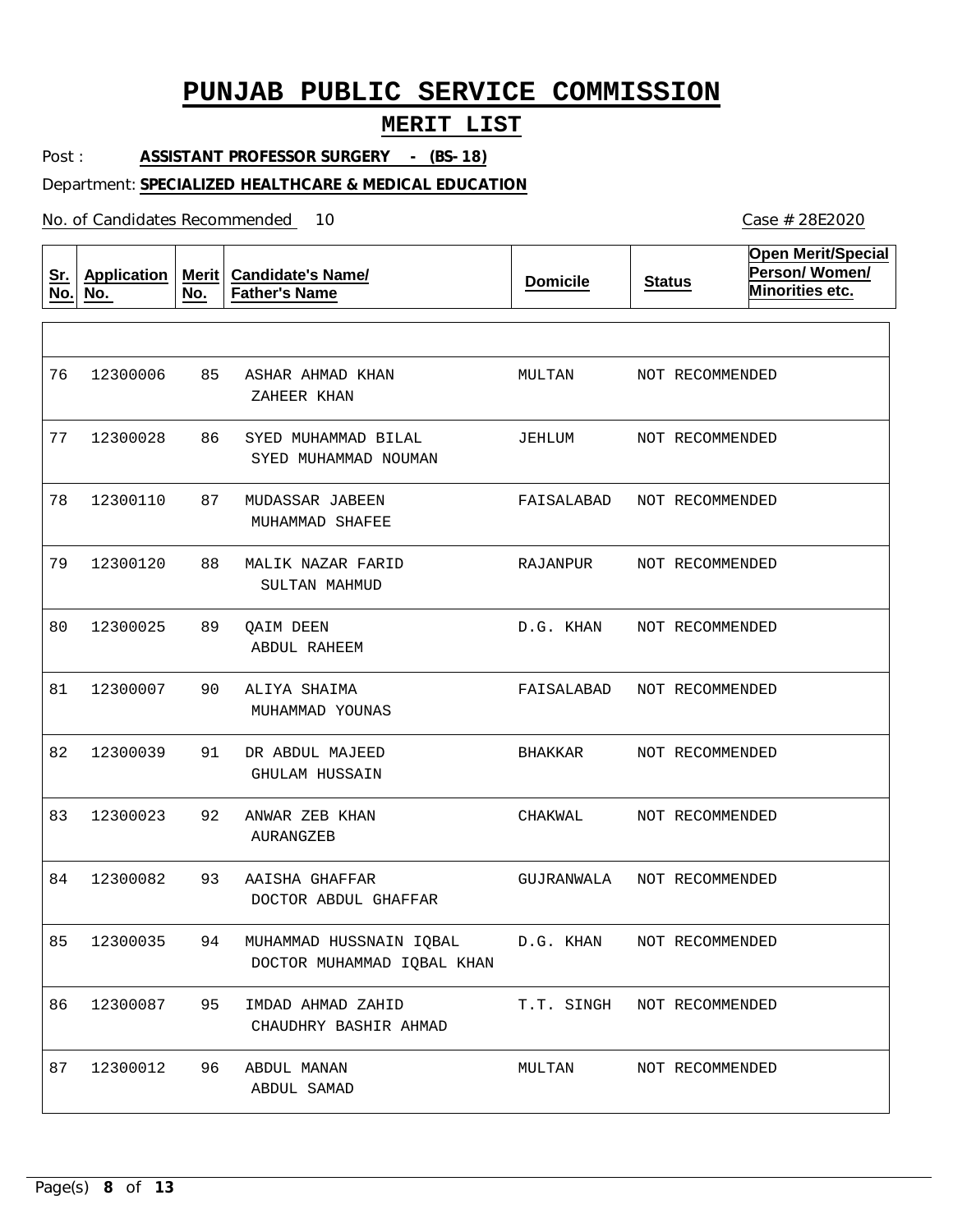## **MERIT LIST**

Post : **ASSISTANT PROFESSOR SURGERY - (BS-18)**

### Department: **SPECIALIZED HEALTHCARE & MEDICAL EDUCATION**

| <u>Sr.</u><br>No. | <b>Application</b><br>No. | Merit $ $<br>No. | <b>Candidate's Name/</b><br><b>Father's Name</b> | <b>Domicile</b> | <b>Status</b>   | <b>Open Merit/Special</b><br>Person/Women/<br>Minorities etc. |
|-------------------|---------------------------|------------------|--------------------------------------------------|-----------------|-----------------|---------------------------------------------------------------|
|                   |                           |                  |                                                  |                 |                 |                                                               |
| 88                | 12300094                  | 97               | SALEHA ANJUM KHAN<br>SHER MUHAMMAD KHAN SADDOZI  | LAHORE          | NOT RECOMMENDED |                                                               |
| 89                | 12300142                  | 98               | MOHTMAM NAZIR<br>NAZIR AHMED                     | R.Y. KHAN       | NOT RECOMMENDED |                                                               |
| 90                | 12300175                  | 99               | RABIA IKRAM<br>IKRAM UL HAQ ANJUM                | SAHIWAL         | NOT RECOMMENDED |                                                               |
| 91                | 12300104                  | 100              | SIDRA AFZAL<br>MUHAMMAD AFZAL CHATTHA            | MULTAN          | NOT RECOMMENDED |                                                               |
| 92                | 12300038                  | 101              | TAHIR ASHRAF AWAN<br>MUHAMMAD ASHRAF AWAN        | RAWALPINDI      | NOT RECOMMENDED |                                                               |
| 93                | 12300114                  | 102              | SAJID MUKHTAR<br>MUKHTAR AHMAD                   | SAHIWAL         | NOT RECOMMENDED |                                                               |
| 94                | 12300093                  | 103              | SHAUKAT ALI<br>MUHAMMAD SHARIF                   | FAISALABAD      | NOT RECOMMENDED |                                                               |
| 95                | 12300089                  | 104              | MUHAMMAD ALI SHEIKH<br>MUSHARRAF ALI SHEIKH      | D.G. KHAN       | NOT RECOMMENDED |                                                               |
| 96                | 12300020                  | 105              | KIRAN SIDDIQUI<br>MUHAMMAD AZAM SIDDIQUI         | LAHORE          | NOT RECOMMENDED |                                                               |
| 97                | 12300140                  | 106              | NAEEM SHAHZAD<br>MUHAMMAD ARSHAD                 | KASUR           | NOT RECOMMENDED |                                                               |
| 98                | 12300069                  | 107              | NEELAM WAJID<br>ABDUL WAJID KHAN                 | LAHORE          | NOT RECOMMENDED |                                                               |
| 99                | 12300135                  |                  | 108 FALAK SHER<br>MUHAMMAD SHER                  | KHUSHAB         | NOT RECOMMENDED |                                                               |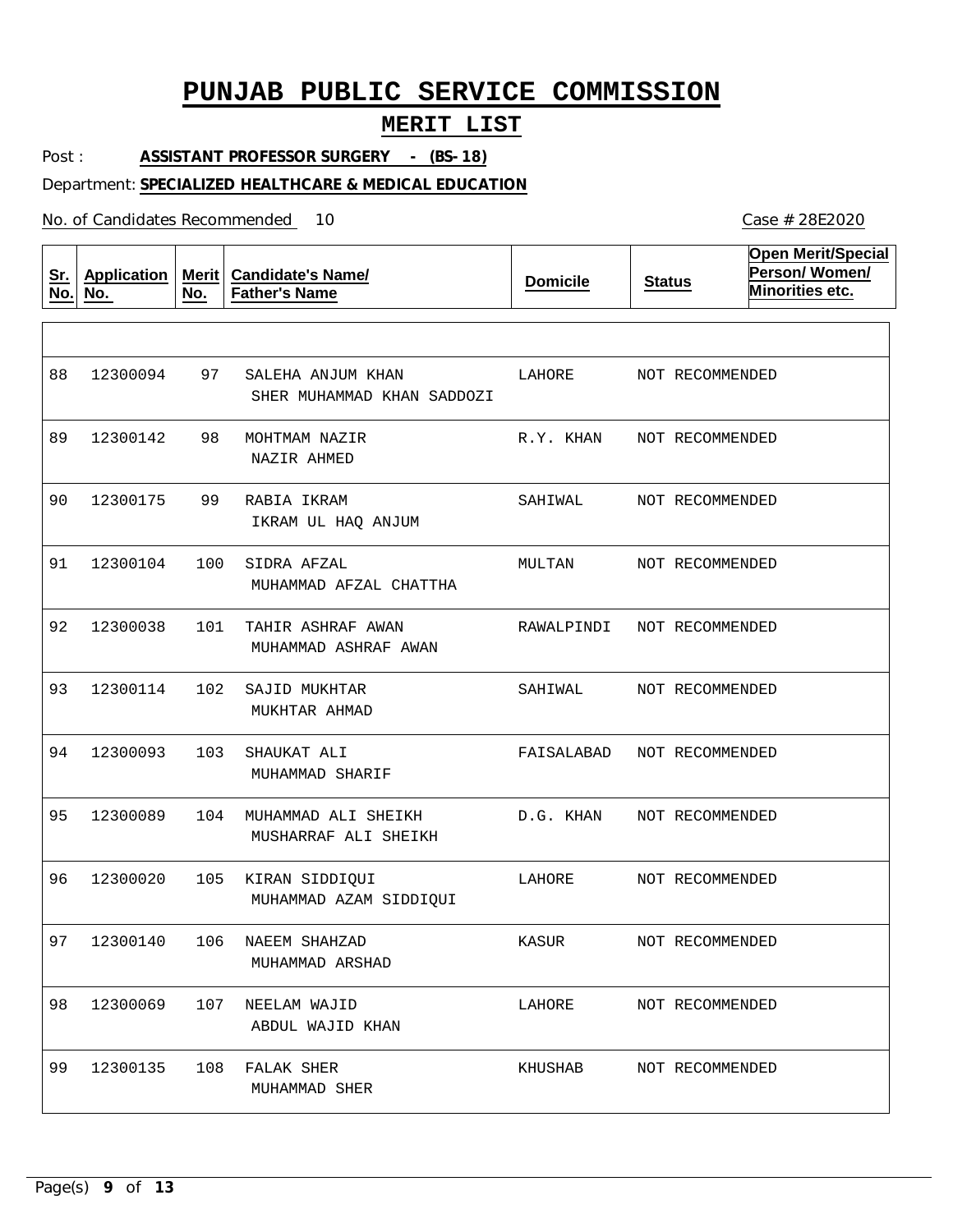## **MERIT LIST**

Post : **ASSISTANT PROFESSOR SURGERY - (BS-18)**

Department: **SPECIALIZED HEALTHCARE & MEDICAL EDUCATION**

| <u>Sr.</u><br>No. | <b>Application</b><br>No. | Merit<br>No. | <b>Candidate's Name/</b><br><b>Father's Name</b>            | <b>Domicile</b> | <b>Status</b>   | <b>Open Merit/Special</b><br>Person/Women/<br>Minorities etc. |
|-------------------|---------------------------|--------------|-------------------------------------------------------------|-----------------|-----------------|---------------------------------------------------------------|
|                   |                           |              |                                                             |                 |                 |                                                               |
| 100               | 12300029                  | 109          | ZAFFAR IQBAL MALIK<br>ALLAH BAKHSH MALIK                    | M. GARH         | NOT RECOMMENDED |                                                               |
|                   | 101 12300016              | 110          | MUHAMMAD FASIH UR REHMAN<br>ARSHAD FAIZ UR REHMAN           | FAISALABAD      | NOT RECOMMENDED |                                                               |
|                   | 102 12300170              | 111          | MUHAMMAD KHURRAM JAMEEL<br>JAMEEL AHMED                     | MULTAN          | NOT RECOMMENDED |                                                               |
|                   | 103 12300141              | 112          | MUHAMMAD ZAHID HUSSAIN<br>KHADIM HUSSAIN KHAN               | R.Y. KHAN       | NOT RECOMMENDED |                                                               |
|                   | 104 12300043              | 113          | MUHAMMAD WASEEM<br>RAHEEM BUKHSH                            | BAHAWALPUR      | NOT RECOMMENDED |                                                               |
| 105               | 12300021                  | 114          | MUHAMMAD SHAHID FAROOO<br>MUHAMMAD MUNAWAR                  | GUJRAT          | NOT RECOMMENDED |                                                               |
| 106               | 12300036                  | 115          | BURHAN UL HAQ<br>IKRAM UL HAQ                               | LAHORE          | NOT RECOMMENDED |                                                               |
|                   | 107 12300152              | 116          | MUHAMMAD IMRAN KHAN<br>ALLAH WASAYA                         | M. GARH         | NOT RECOMMENDED |                                                               |
|                   | 108 12300032              | 117          | DR AYESHA CHOUDARY<br>FAQIR MUHAMMAD                        | GUJRANWALA      | NOT RECOMMENDED |                                                               |
|                   | 109 12300081              | 118          | AHMAD NAEEM AKHTAR<br>NOOR AHMAD                            | LAHORE          | NOT RECOMMENDED |                                                               |
|                   | 110 12300059              | 119          | MUHAMMAD IMRAN MANZOOR LAYYAH<br>MALIK MANZOOR AHMAD LODHRA |                 | NOT RECOMMENDED |                                                               |
|                   | 111 12300052              | 120          | SOFIA NAEEM<br>SAYYED NAEEM UR REHMAN SHAH                  | LAHORE          | NOT RECOMMENDED |                                                               |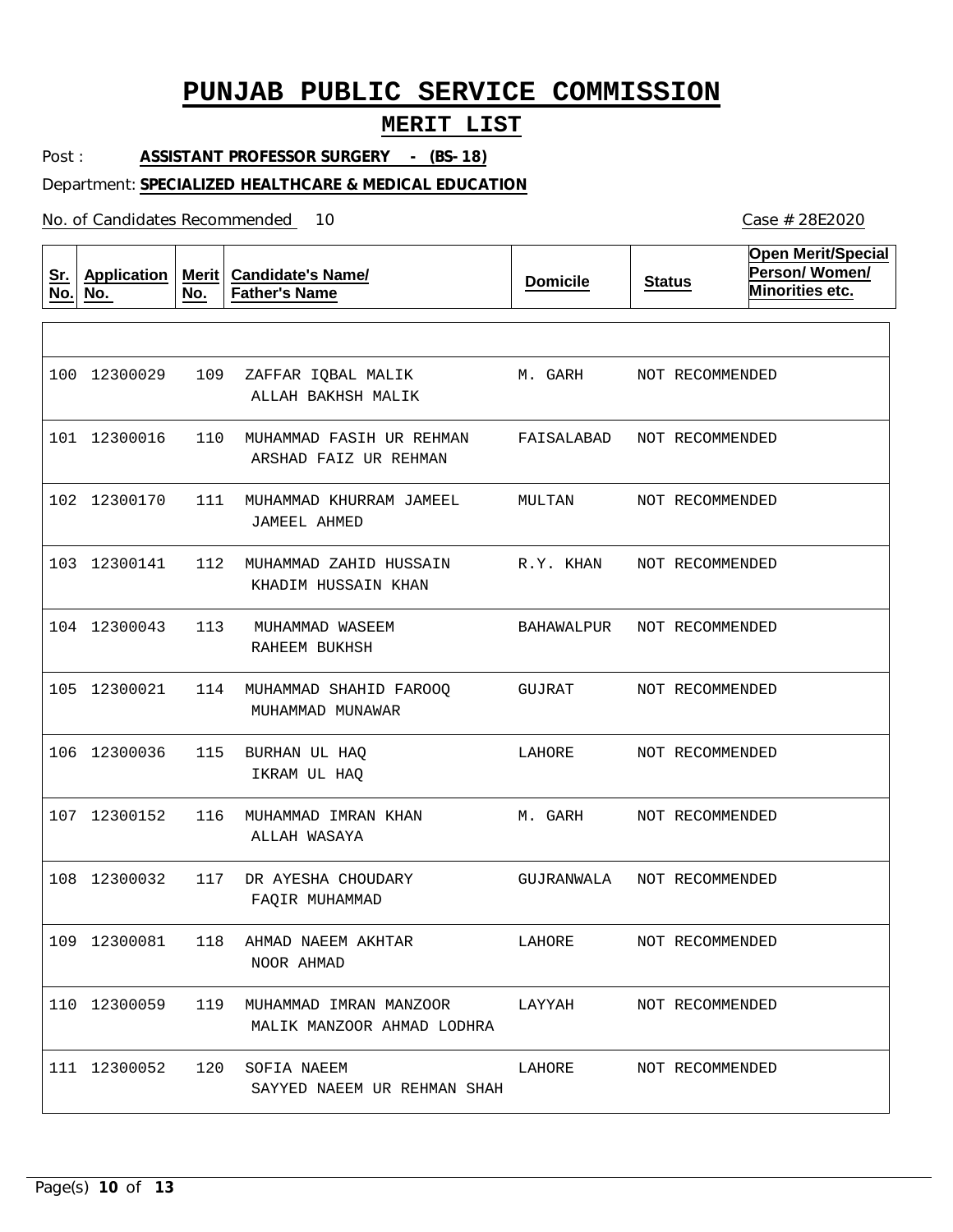## **MERIT LIST**

Post : **ASSISTANT PROFESSOR SURGERY - (BS-18)**

#### Department: **SPECIALIZED HEALTHCARE & MEDICAL EDUCATION**

| <u>Sr.</u><br>No. | <b>Application</b><br>No. | No. | Merit   Candidate's Name/<br><b>Father's Name</b> | <b>Domicile</b> | <b>Status</b> | <b>Open Merit/Special</b><br>Person/Women/<br>Minorities etc. |
|-------------------|---------------------------|-----|---------------------------------------------------|-----------------|---------------|---------------------------------------------------------------|
|                   |                           |     |                                                   |                 |               |                                                               |
|                   | 112 12300040              | 121 | MUHAMMAD ZAFAR<br>MUHAMMAD RAMZAN                 | PAKPATTAN       |               | NOT RECOMMENDED                                               |
|                   | 113 12300064              | 122 | MUDASSAR MURTAZA<br>MUHAMMAD SALEEM               | NAROWAL         |               | NOT RECOMMENDED                                               |
|                   | 114 12300154              | 123 | TANZEEL UZ ZAMAN<br>HAKIM BASHIR AHMED            | LAHORE          |               | NOT RECOMMENDED                                               |
|                   | 115 12300162              | 124 | HASSAN SHAUKAT<br>SHAUKAT IQBAL RANA              | GUJRANWALA      |               | NOT RECOMMENDED                                               |
|                   | 116 12300005              | 125 | YASMEEN IQBAL<br>MUHAMMAD IQBAL                   | RAWALPINDI      |               | NOT RECOMMENDED                                               |
|                   | 117 12300014              | 126 | MUBASHAR IQBAL<br>MUZAFFAR IQBAL ZAFAR            | GUJRANWALA      |               | NOT RECOMMENDED                                               |
|                   | 118 12300037              | 127 | IRFAN SALEEM<br>MUHAMMAD SALEEM                   | LAHORE          |               | NOT RECOMMENDED                                               |
|                   | 119 12300134              | 128 | MUHAMMAD ASIF NOOR<br>NOOR MUHAMMAD               | MULTAN          |               | NOT RECOMMENDED                                               |
|                   | 120 12300009              | 129 | AKHTAR MAHBOOB<br>MAHBOOB HUSSAIN                 | SAHIWAL         |               | NOT RECOMMENDED                                               |
|                   | 121 12300103              | 130 | NOREEN KOUSAR<br><b>GHULAM NABI</b>               | R.Y. KHAN       |               | NOT RECOMMENDED                                               |
|                   | 122 12300071              | 131 | MUHAMMAD ALI<br>ALLAH YAR                         | CHINIOT         |               | NOT RECOMMENDED                                               |
|                   | 123 12300091              |     | 132 MUHAMMAD IMRAN KHAN<br>ALTAF HUSSAIN          | LODHRAN         |               | NOT RECOMMENDED                                               |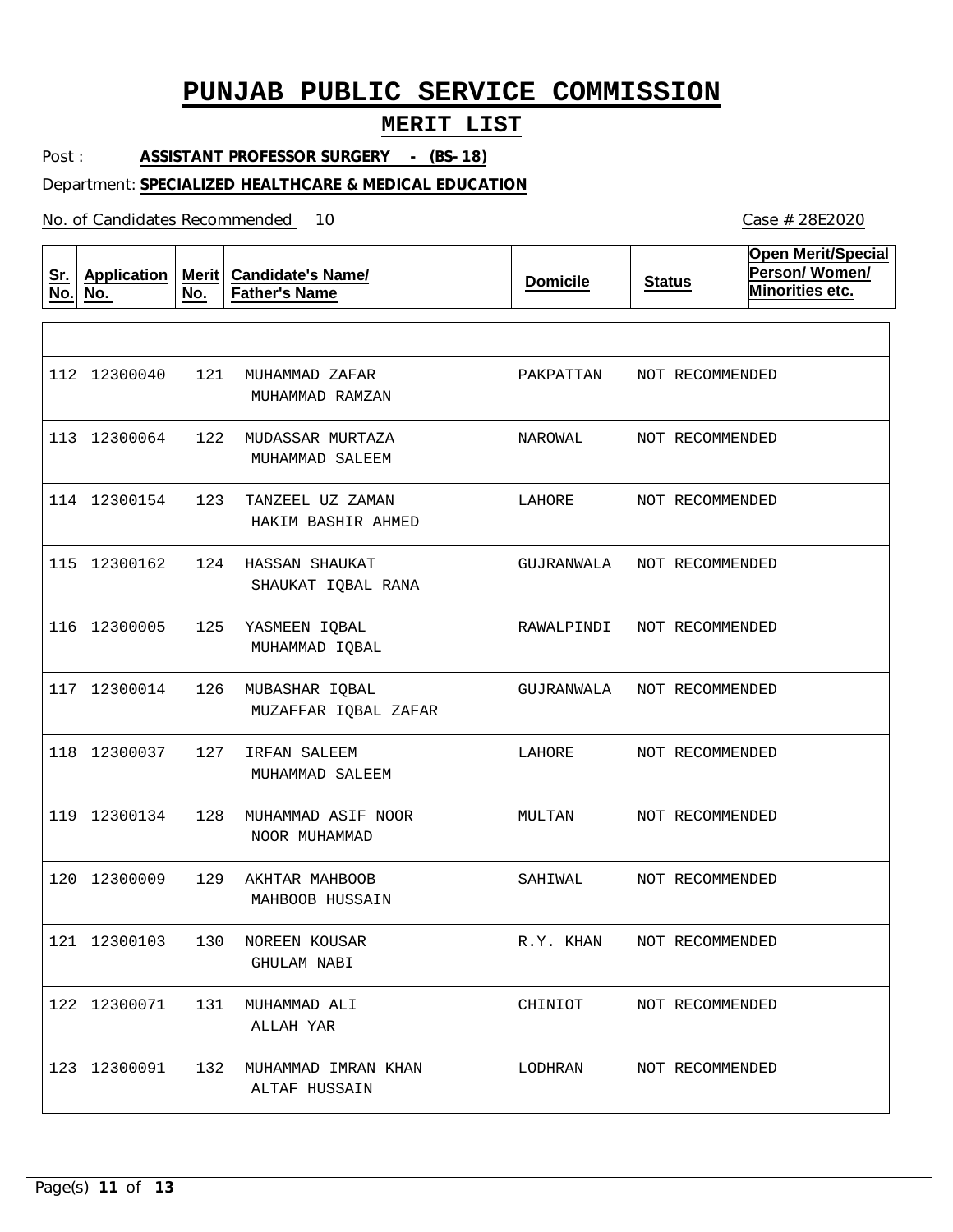## **MERIT LIST**

Post : **ASSISTANT PROFESSOR SURGERY - (BS-18)**

### Department: **SPECIALIZED HEALTHCARE & MEDICAL EDUCATION**

No. of Candidates Recommended

| <u>Sr.</u><br>No. | Application<br>No. | Merit  <br>No. | <b>Candidate's Name/</b><br><b>Father's Name</b> | <b>Domicile</b> | <b>Status</b>   | <b>Open Merit/Special</b><br>Person/Women/<br>Minorities etc. |
|-------------------|--------------------|----------------|--------------------------------------------------|-----------------|-----------------|---------------------------------------------------------------|
|                   |                    |                |                                                  |                 |                 |                                                               |
| 124               | 12300101           | 133            | AKBAR HUSSAIN<br>ALLAH DITTA                     | VEHARI          | NOT RECOMMENDED |                                                               |
| 125               | 12300001           | 134            | BAHZAD AKRAM KHAN<br>MUHAMMAD AKRAM KHAN         | MIANWALI        | NOT RECOMMENDED |                                                               |
| 126               | 12300180           | 135            | HIRA LIAQAT<br>LIAQAT ALI BHATTI                 | LAHORE          | NOT RECOMMENDED |                                                               |
| 127               | 12300150           | 136            | MUHAMMAD ANSAR ASLAM<br>MUHAMMAD ASLAM           | GUJRANWALA      | NOT RECOMMENDED |                                                               |
| 128               | 12300008           | 137            | MUHAMMAD ASADULLAH<br>FAOIR AHMAD                | M. GARH         | NOT RECOMMENDED |                                                               |
| 129               | 12300108           | 138            | GHAZALA FIRDOUS<br>ASGHAR ALI                    | LAHORE          | NOT RECOMMENDED |                                                               |
| 130               | 12300130           | 139            | RABIA BASREE<br>HAFIZ MUHAMMAD ALI               | M. GARH         | NOT RECOMMENDED |                                                               |

| Following Candidate(s) Could Not Qualify the Interview |                                                    |                  |      |  |  |  |  |  |
|--------------------------------------------------------|----------------------------------------------------|------------------|------|--|--|--|--|--|
| 12300173                                               | HAFIZ MUHAMMAD AMJAD<br>MUHAMMAD IBRAHEEM          | BAHAWAL<br>NAGAR | FAIL |  |  |  |  |  |
| 12300182                                               | MUHAMMAD AZHAR HASSAN<br>MUHAMMAD MAZHAR UL HASSAN | RAJANPUR         | FATL |  |  |  |  |  |